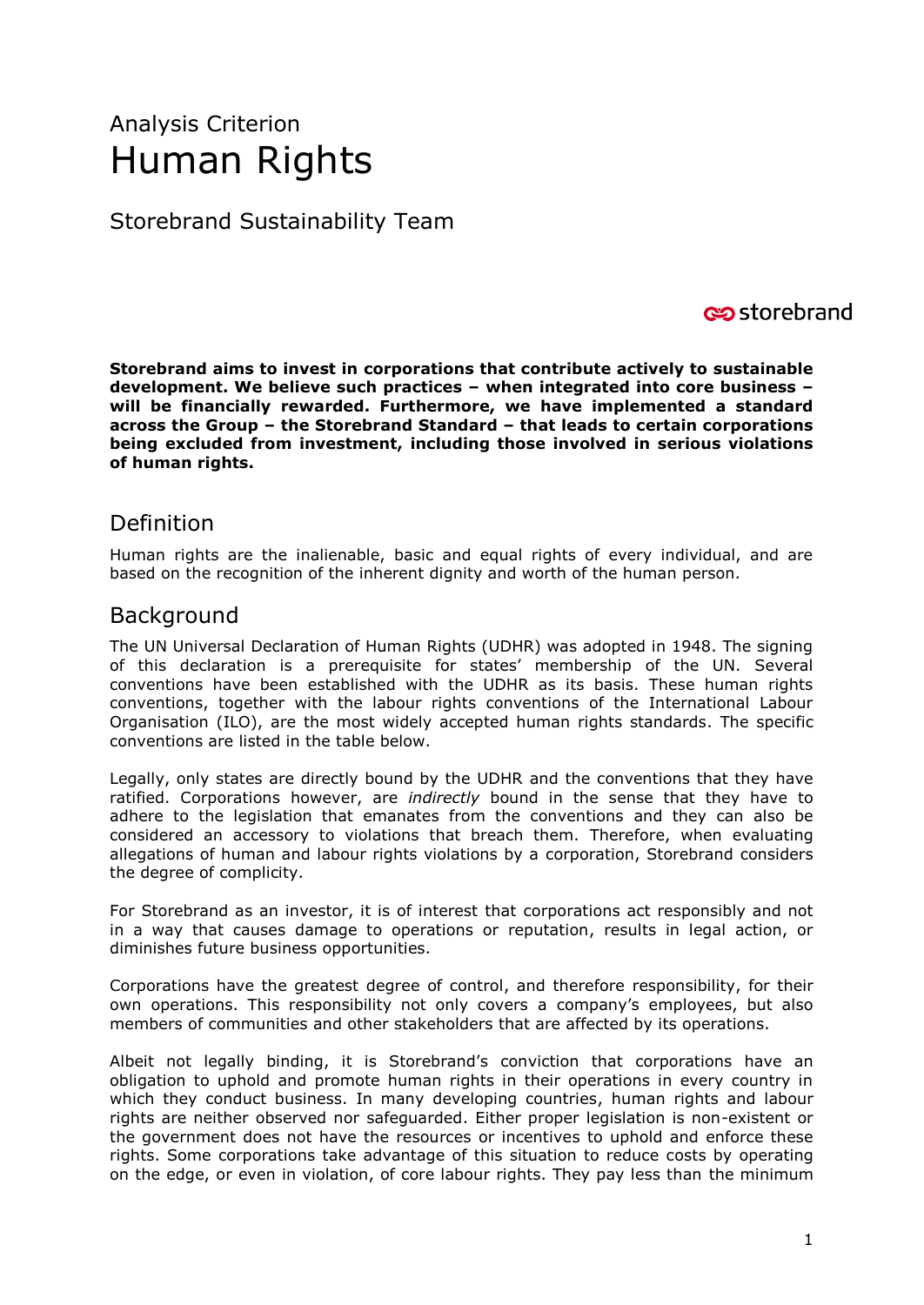wage, apply forced overtime, long workdays or engage in even more serious violations such as employing child or slave labour. Storebrand does not wish to invest in companies that do business on such terms.

Corporate violations of human rights also occur in developed countries, although they usually take a different form and are not as visible or are difficult to prove. Discriminatory practices<sup>1</sup> in hiring, employment and promotion are clearly a problem, but hard to trace and prove. There are also corporations that deny their workers the right to collectively organise and bargain.

Communities are also affected by company behaviour. For example, companies can be involved in projects that necessitate relocation of communities during land acquisition. Some communities are especially dependent on forests and territories for their own survival. These can be indigenous peoples or self-identified people who maintain customary relationships with their lands and natural resources, which is often the case in rural Africa and Asia. These type of projects often raise questions regarding the proper application of free prior informed consent (FPIC), guaranteeing access to water and other resources for displaced communities, adequate compensation and/or the protection and respect of indigenous peoples and their cultures amongst other things.

Company products can also have a negative effect on health and life. Therefore, Storebrand also assesses the most serious product stewardship cases where the normal use of company products may cause injury or death.

In addition to controlling their own business conduct and the impact of their products, corporations often have some degree of influence over their suppliers, contractors, subcontractors, and other business partners. Corporations should use this opportunity to insist that these stakeholders also meet human rights standards and, if possible, include these requirements in their contracts with suppliers and sub-contractors. The prevailing trend of moving supply chains and outsourcing business units to developing economies further increases the importance of imposing such requirements on suppliers.

Furthermore, problems may arise in joint ventures with local corporations or governments, which do not observe human rights. The use of security forces to protect a corporation in areas of unrest is another key issue. For more information regarding Storebrand's assessment of corporate behaviour in war and conflict zones, please see our international law criterion.

#### International law and conventions

Storebrand's screening for violations of human rights is based on the UDHR, made operational through core UN and ILO conventions. The OECD Guidelines for Multinational Enterprises, the UN Global Compact and the Guiding Principles on Business and Human Rights implementing the UN "Protect, Respect and Remedy" Framework, provide additional standards against which to base the evaluation of corporations' human rights performance.

Although the UDHR is not legally binding, it is considered by many to be customary law. As mentioned above, the UDHR also forms the basis for many conventions and covenants that are part of international law, such as the convention on the Rights of the Child (1989) (see table below).

ILO is a specialised UN agency and its mandate is to formulate international labour standards in the form of conventions and recommendations thereby setting minimum standards of basic labour rights. Fundamental ILO conventions include freedom of

ł

 $1$  For example because of gender, race or religion.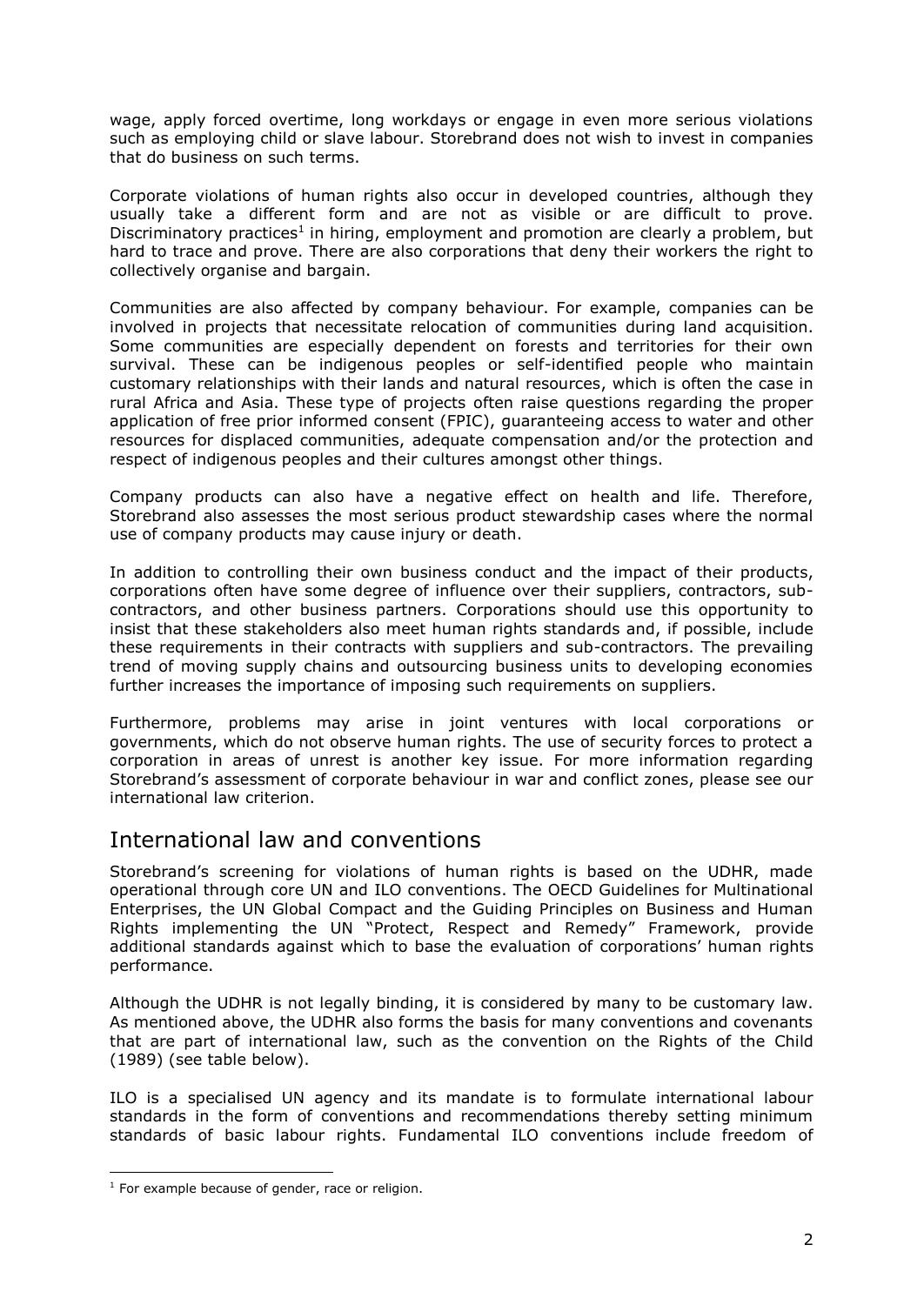association and collective bargaining, the elimination of all forms of forced labour, effective abolition of child labour and the elimination of discrimination in employment and occupation. When ratified by an ILO member state, the conventions shall be incorporated into the national legal framework, and consequently apply to all companies operating in that state.

|  | UN and ILO conventions basic to the Human Rights Criterion |  |  |  |
|--|------------------------------------------------------------|--|--|--|
|  |                                                            |  |  |  |

| UN conventions/declarations                | ILO core conventions                | Other central ILO             |  |  |
|--------------------------------------------|-------------------------------------|-------------------------------|--|--|
|                                            |                                     | conventions                   |  |  |
| -Universal Declaration of Human Rights     | No. 29 Forced Labour                | No. 1, 30, 47 Hours of Work   |  |  |
| -Covenant on Civil and Political Rights    | No. 87 Freedom of Association       | No. 95 Protection of Wages    |  |  |
| -International Covenant on Economic,       | and the Right to Organize           | No. 131 Minimum Wage Fixing   |  |  |
| Social and Cultural Rights                 | No. 98 Right to Organize and        | No. 155 Occupational Health   |  |  |
| -Convention on the Rights of the Child     | Collective Bargaining               | and Safety                    |  |  |
| -Convention to Eliminate All Forms of      | No. 100 Equal Remuneration          | No. 169 Indigenous and Tribal |  |  |
| Discrimination Against Women               | No. 105 Abolition of Forced Labour  | Peoples                       |  |  |
| -Convention against Torture and other      | No. 111 Discrimination              |                               |  |  |
| Cruel Inhuman or Degrading Treatment       | No. 138 Minimum Age                 |                               |  |  |
| or Punishment                              | No. 182 Worst Forms of Child Labour |                               |  |  |
| -Declaration<br>Rights<br>οf<br>the<br>on. |                                     |                               |  |  |
| Indigenous Peoples                         |                                     |                               |  |  |

The OECD guidelines are a multilaterally endorsed code of conduct for multinational enterprises that governments are committed to promoting. For corporations, the guidelines are voluntary principles and standards for responsible business conduct.

The UN Global Compact is a voluntary initiative created by the UN. It states ten principles dealing with human rights, environmental issues, labour rights and corruption that company members are expected to follow. Global Compact has recently developed a company self-assessment tool to ensure compliance with its principles. The tool can be used by companies or investors, as a basic requirement for product stewardship under the human rights category. Storebrand is a member of the Global Compact.

Finally, the UN Guiding Principles on Business and Human Rights (UNGPs), which implements the UN "Protect, Respect and Remedy" framework, are the culmination of six years' work by the UN Special Representative of the Secretary General on the issue of human rights and transnational corporations, John Ruggie. The UNGPs were endorsed by the UN Human Rights Council in June 2011 and are designed to provide a global standard for preventing and addressing the risk of adverse impacts on human rights linked to business activity. They also require that companies establish or participate in effective operational-level grievance mechanisms for individuals and communities who may be adversely impacted. The Council's endorsement establishes the UNGPs as the authoritative global reference point for business and human rights.

Storebrand incorporates the UNGPs in its engagement with companies as well as its evaluation of corporate performance and follows the further development of the principles by the Working Group on business and human rights.

Storebrand also follows with great interest the progress being made in the development of an international legally binding instrument on transnational corporations and other business enterprises with respect to human rights. This is an interesting initiative since a binding instrument can fill the legal gap between what is recommended by the UNGPs and what is not yet required under domestic and international law, as the UNGPs are not binding in nature.

## Scope

Storebrand will not invest in companies involved in serious violations of human rights. In the event that subsidiaries of a company are involved in such cases, but are not publicly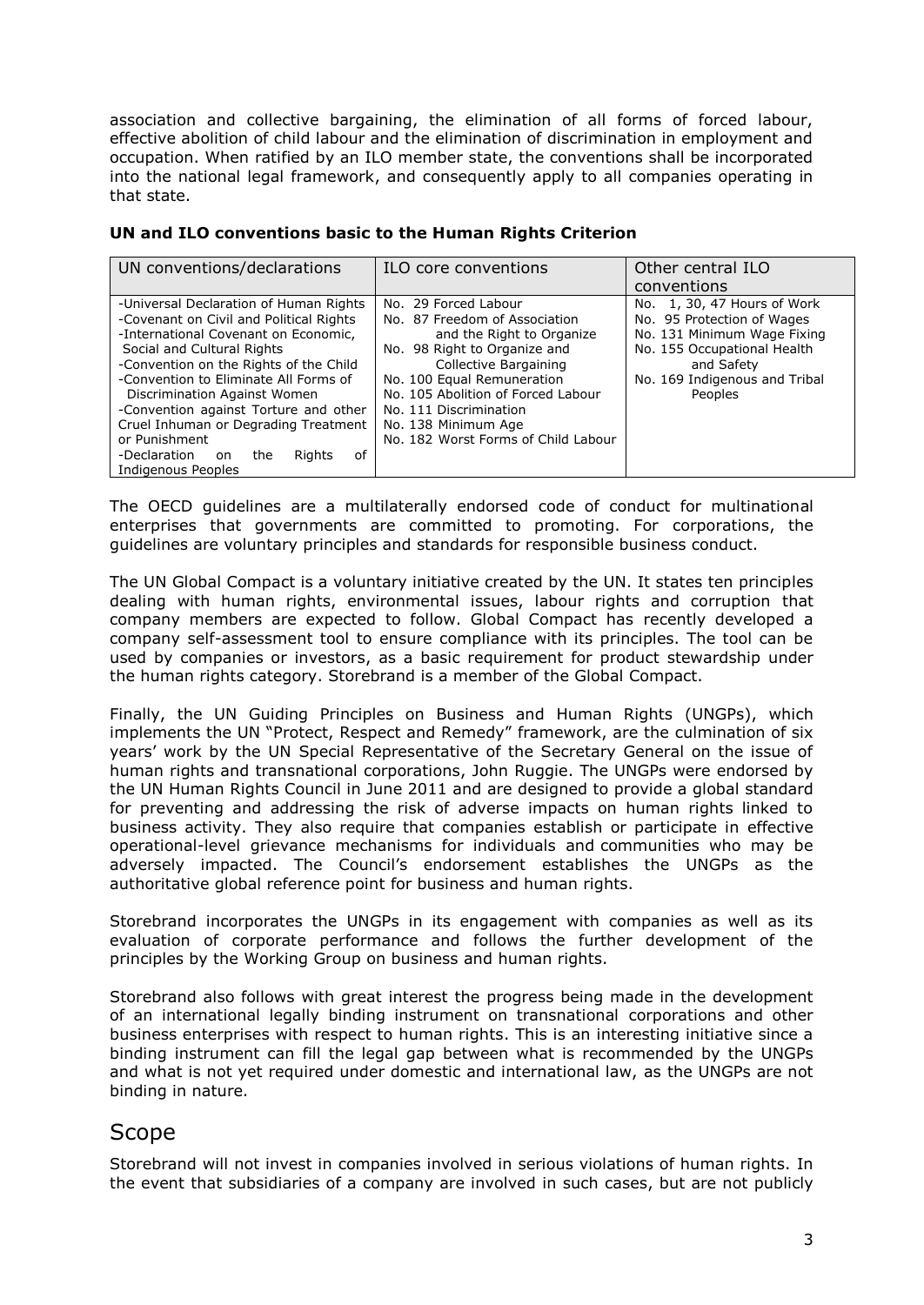listed, the closest listed company above the subsidiary in the hierarchy, with a controlling interest, is excluded. In the event that a subsidiary involved is listed, the parent company is also excluded if it has a controlling interest in the subsidiary. If a parent company is involved, listed subsidiaries are only excluded if they are involved in the same unacceptable activities. Storebrand will also consider exclusion in cases where suppliers or other business partners (such as joint ventures), systematically violate the criterion. Storebrand will not exclude companies based on operations in specific countries, but will assess the manner in which they run their business in the countries where they operate.

#### References

Office of the High Commissioner for Human Rights http://www.ohchr.org/english/

UN – Business & Human Rights <http://www2.ohchr.org/english/issues/globalization/business/index.htm>

UN – International Law <http://www2.ohchr.org/english/law/>

About the ILO [http://www.ilo.org/global/About\\_the\\_ILO/lang--en/index.htm](http://www.ilo.org/global/About_the_ILO/lang--en/index.htm)

ILO – Database of International Labour Standards <http://www.ilo.org/ilolex/english/convdisp1.htm>

OECD Guidelines for Multinational Enterprises [http://www.oecd.org/document/28/0,2340,en\\_2649\\_34889\\_2397532\\_1\\_1\\_1\\_1,00.html](http://www.oecd.org/document/28/0,2340,en_2649_34889_2397532_1_1_1_1,00.html)

UN Global Compact [http://www.unglobalcompact.org](http://www.unglobalcompact.org/)

Global Reporting Initiative http://www.globalreporting.org/Home

Amnesty International UK. *Business and Human Rights* http://www.amnesty.org.uk/content.asp?CategoryID=10112

Business and Human Rights Resource Centre http://www.business-humanrights.org/Home

European Coalition for Corporate Justice http://www.corporatejustice.org/

Report of the Special Representative of the Secretary-General on the issue of human rights and transnational corporations and other business enterprises (A/HRC/4/35/Add.3 28 February 2007) http://daccess-ods.un.org/TMP/8644097.html

Clapham, A. (2006) *Human Rights Obligations of Non-State Actors.* Oxford: Oxford University Press.

De Schutter, O. (ed.) (2006) *Transnational Corporations and Human Rights.* Oxford: Hart Publishing.

Mullerat, R. (ed.) (2005) *Corporate Social Responsibility.* The Hague: Kluwer

Sullivan, R. (2004) *Do companies have human rights responsibilities?* OneWorld, 2 April 2004. <http://www.oneworld.net/article/view/82972/1>

Document last updated: November 2018 Criterion enforced since: 2000

Storebrand Asset Management [www.storebrand.com](http://www.storebrand.com/)